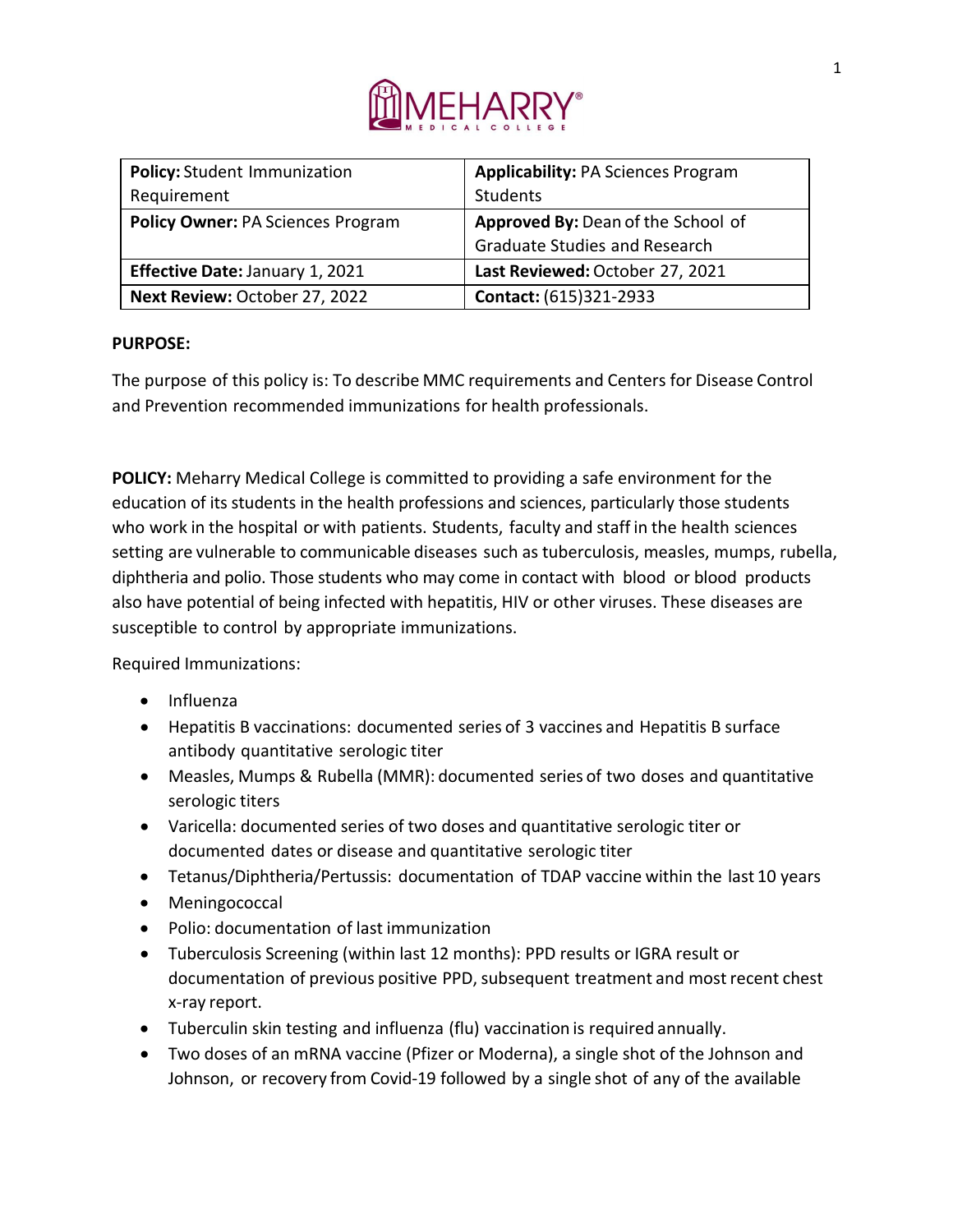

| <b>Policy: Student Immunization</b>      | <b>Applicability: PA Sciences Program</b> |
|------------------------------------------|-------------------------------------------|
| Requirement                              | Students                                  |
| <b>Policy Owner: PA Sciences Program</b> | Approved By: Dean of the School of        |
|                                          | <b>Graduate Studies and Research</b>      |
| Effective Date: January 1, 2021          | Last Reviewed: October 27, 2021           |
| Next Review: October 27, 2022            | Contact: (615)321-2933                    |

vaccinesis mandatory (with exceptions only for medical reasons) prior to matriculation with documentation provided to student health

Physical Examination:

Prior to registration, all students entering Meharry Medical College are required to have the Health Surveillance/Physical Examination forms completed by a health care provider. The physical exam should be performed within the last 12 months. If the health care provider has questions, please ask the health care provider to call Student Health Services at (615) 327-5757 for assistance.

## **DEFINITIONS:**

Immunization – A process by which a person becomes protected against a disease through vaccination. Thisterm is often used interchangeably with vaccination or inoculation.

## **PROCEDURE:**

- 1. Prior to registration, all students entering Meharry Medical College must provide proof of prior immunization for influenza, measles, mumps, rubella, varicella (chicken pox), tetanus, diphtheria, pertussis, meningococcal, polio, and hepatitis B consistent with the most current Centers for Disease Control and Prevention recommendations for healthcare professionals. Documentation of the results of tuberculosis screening (PPD) within 6 months of matriculation is also required. Student Health Services will review all documentation submitted to determine adequacy.
- 2. Students who cannot provide adequate documentation of prior immunization or physician-diagnosed diseases (as indicated by serologic evidence) by the start of the MMC PA program must initiate immunization to these diseases prior to matriculation and complete all immunization prior to the start of clinical rotations.
- 3. Tuberculin skin testing and influenza (flu) vaccination is required annually for all students enrolled in the MMC PA Program. Any student who has not been appropriately immunized or who fails to receive annual screening will not be allowed to continue